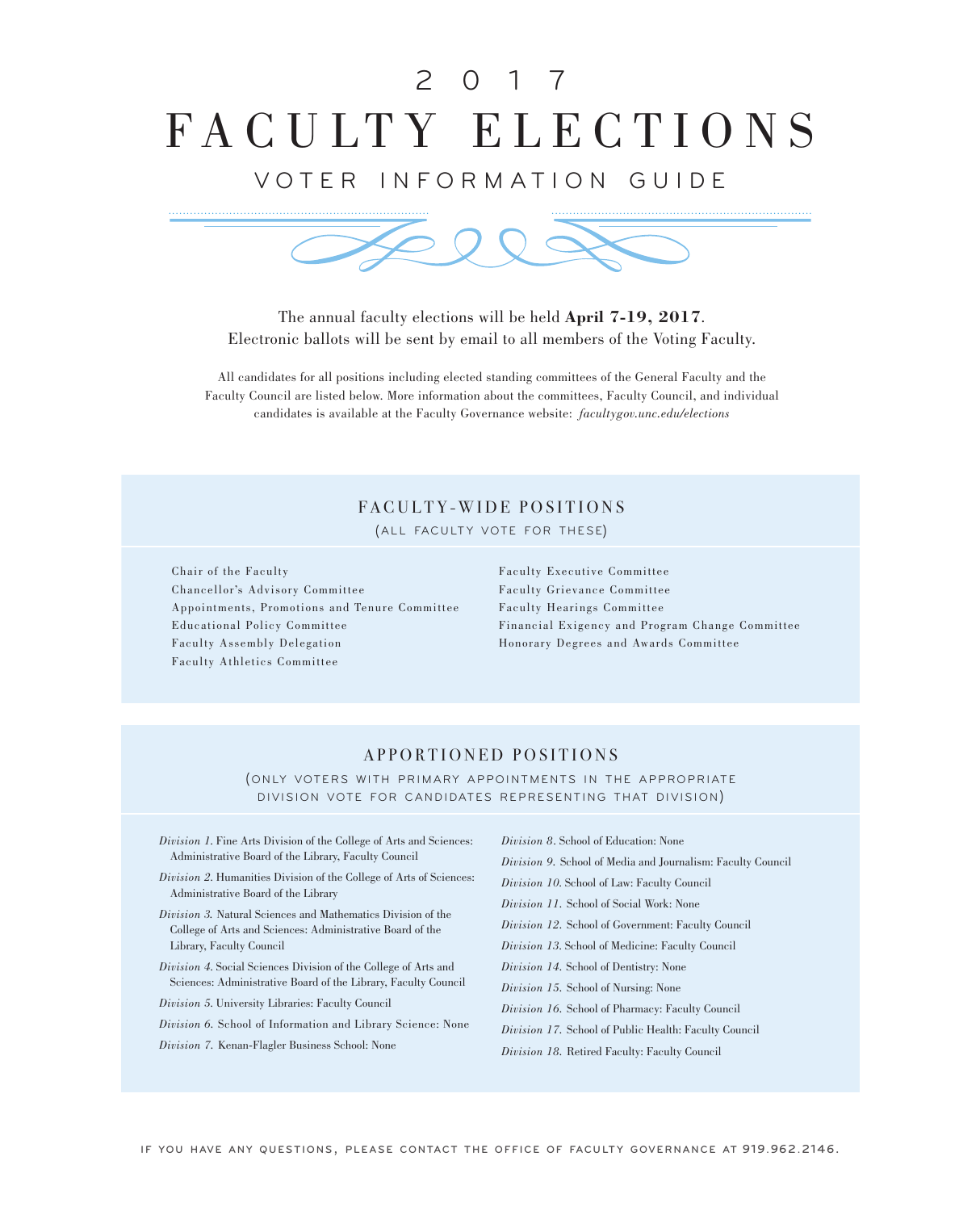# FACULTY-WIDE POSITIONS

# (ALL FACULTY VOTE FOR EACH OF THESE)

# **Chair of the Faculty** *(vote for 1)*

Kramer, Lloyd (7/1/1986) Professor, History

Parise, Leslie (6/25/1988) Professor, Biophysics and Biochemistry

### **Chancellor's Advisory Committee** *(vote for 3)*

Gulledge, Suzanne (7/1/1989) Clinical Professor, School of Education Hirschfield, Jim

(7/1/1988) Distinguished Professor, Art

Katz, Mark (7/1/2006) Distinguished Term Professor, Music

McNeil, Laurie (7/1/1984) Distinguished Professor, Physics and Astronomy

Myers, Richard (7/1/2004) Distinguished Professor, School of Law

# **Committee on Appointments, Promotions, and Tenure: Arts and Sciences** *(vote for 1)*

Hess, Jonathan (7/1/1993) Distinguished Professor, Germanic and Slavic Languages and Literatures

Mitran, Sorin (7/1/2002) Professor, Mathematics

# **Committee on Appointments, Promotions, and Tenure: Professional Schools other than Medicine** *(vote for 1)*

Chapman, Mimi (7/1/2001) Professor, School of Social Work Parsons, Eileen Carlton (7/1/2005) Professor, School of Education

# **Committee on Appointments, Promotions, and Tenure: Medicine** *(vote for 2)*

Berkowitz, Lee (7/1/1983) Professor, Internal Medicine

Crews, Stephen (10/23/1993) Professor, Biochemistry and Biophysics

Hooper, Stephen (8/1/1987) Professor, Allied Health Sciences

# **Educational Policy Committee** *(vote for 3)* Melehy, Hassan

(7/1/2004) Professor, Romance Studies Penner, Marsha

(7/1/2013) Lecturer, Psychology and Neuroscience

Salyer, Sherry (7/1/1992) Teaching Professor, Exercise and Sport Science

Temple, Brenda (2/18/1995) Research Associate Professor, Biochemistry and Biophysics

Vaidyanathan, Geetha (7/1/2008) Senior Lecturer, Economics

Zomorodi, Meg (7/1/2008) Clinical Associate Professor, School of Nursing

### **Faculty Assembly Delegation** *(vote for 1)*

Ives, Timothy (5/11/1981) Professor, Eshelman School of Pharmacy

McNeilly, Mark (7/1/2013) Professor of the Practice, Kenan-Flagler Business School

Williams, Megan (7/1/2006) Clinical Assistant Professor, School of Nursing

Williams, Sharon (9/29/2001) Associate Professor, Allied Health Sciences

# **Faculty Athletics Committee** *(vote for 4)*

Cable, Jaye (1/1/2011) Professor, Marine Sciences

Guilkey, David (7/1/1977) Distinguished Professor, Economics

Lindquist, Josefa (7/1/2005) Senior Lecturer, Romance Studies

Spang, Jeffrey (7/1/2015) Associate Professor, Orthopaedics

Sturkey, William (7/1/2015) Assistant Professor, History

Wilson, Erika (1/1/2012) Assistant Professor, School of Law

# 

**Faculty Executive Committee** *(vote for 4)* Aikat, Deb (7/1/1995) Associate Professor, School of Media and Journalism

Fisher, Nancy (9/1/2010) Professor, Microbiology and Immunology Levine, Cary (7/1/2007) Associate Professor, Art (Art History)

Mayer-Davis, Elizabeth (2/1/2008) Distinguished Professor, Nutrition

Muller, Eric (7/1/1998) Distinguished Professor, School of Law Persky, Adam

(7/1/2004) Clinical Associate Professor, Eshelman School of Pharmacy

# **Faculty Grievance Committee:**

**Professors/Librarians** *(vote for 1)* Mohanty, Suchi (7/15/2002) Librarian, University Library

Thornburg, Tom (7/1/1990) Professor, School of Government

# **Faculty Grievance Committee: Associate Professors/Associate Librarians** *(vote for 1)*

De Paris, Kristina (7/1/2009) Associate Professor, Microbiology and Immunology

Ripley, Erika (1/31/2013) Associate Librarian, University Library

### **Faculty Grievance Committee:**

**Assistant Professors/Assistant Librarians** *(vote for 1)* Raval, Jay

(7/1/2012) Assistant Professor, Pathology

Richotte, Keith (7/1/2014) Assistant Professor, American Studies

# **Faculty Grievance Committee:**

**Fixed-Term Faculty** *(vote for 1)*

Felix, Ana (2/1/2016) Clinical Assistant Professor, Internal Medicine

Pruvost, Valérie (7/1/2003) Senior Lecturer, Romance Studies

### **Faculty Hearings Committee** *(vote for 5)*

Beeber, Anna (7/1/2007) Associate Professor, School of Nursing

Cuddeback, Gary (4/1/2003) Associate Professor, School of Social Work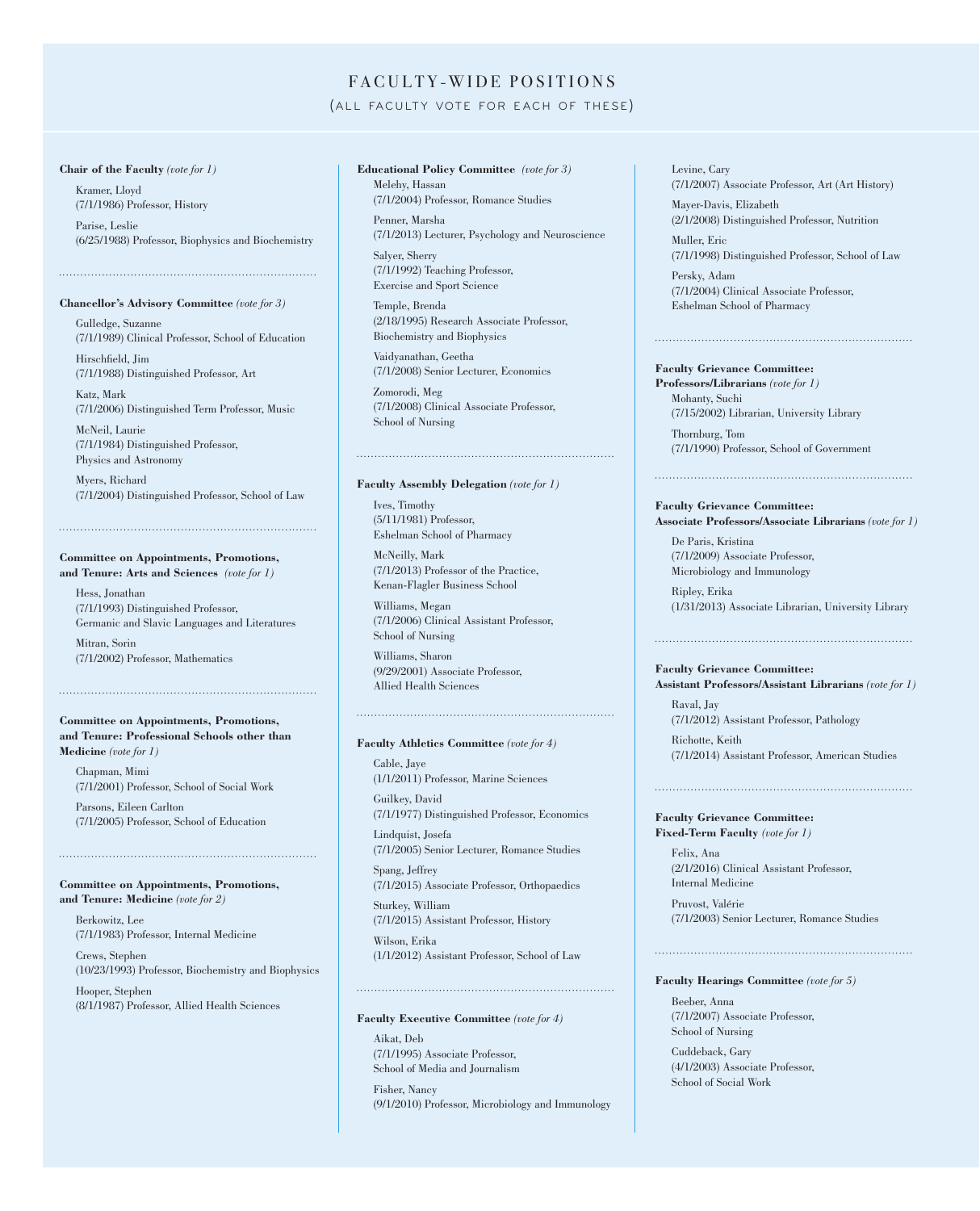APPORTIONED POSITIONS

(ONLY VOTERS WITH PRIMARY APPOINTMENTS IN THE APPROPRIATE DIVISION VOTE FOR CANDIDATES REPRESENTING THAT DIVISION)

*DIVISION 1. Fine Arts Division of the College of Arts and Sciences*

**Administrative Board of the Library** *(vote for 1)* Curtain, Tyler (7/1/1999) Associate Professor, English and Comparative Literature

Tanner, Jessica (7/1/2013) Assistant Professor, Romance Studies

# **Faculty Council, Nontenured** *(vote for 1)*

Kris, Michael (7/1/2002) Senior Lecturer, Music

Navalinsky, David (7/1/2011) Assistant Professor, Dramatic Art

# **Faculty Council, Tenured** *(vote for 1)*

Chambers, Jan (7/1/2007) Associate Professor, Dramatic Art Levine, Cary (7/1/2007) Associate Professor, Art (Art History)

# *DIVISION 2. Humanities Division of the College of Arts and Sciences*

**Administrative Board of the Library** *(vote for 1)*

Curtain, Tyler (7/1/1999) Associate Professor, English and Comparative Literature

Tanner, Jessica (7/1/2013) Assistant Professor, Romance Studies

*DIVISION 3. Natural Sciences and Mathematics Division of the College of Arts and Sciences* 

**Administrative Board of the Library** *(vote for 1)*

Belkale, Prakash (7/1/2002) Professor, Mathematics

Churukian, Alice (8/15/2007) Senior Lecturer, Physics and Astronomy

# **Faculty Council, Nontenured** *(vote for 2)*

Coble, Jennifer (9/24/2007) Senior Lecturer, Biology

Hudley, Joel (1/1/2013) Lecturer, Geological Sciences

Salyer, Sherry (7/1/1992) Teaching Professor, Exercise and Sport Science

Willett, Christopher (7/1/2002) Research Associate Professor, Biology **Faculty Council, Tenured** *(vote for 3)*

Bloom, Kerry (7/1/1982) Distinguished Professor, Biology

Burch, Christina (7/1/2002) Professor, Biology

Hannig, Jan (7/1/2008) Professor, Statistics and Operations Research

Mersini-Houghton, Laura (1/1/2005) Associate Professor, Physics and Astronomy

Meyer, Gerald (1/1/2014) Professor, Chemistry

*DIVISION 4. Social Sciences Division of the College of Arts and Sciences* 

### **Administrative Board of the Library** *(vote for 1)*

Caren, Neal (7/1/2007) Associate Professor, Sociology

Yaqub, Nadia (7/1/2000) Associate Professor, Asian Studies

# *DIVISION 5. University Libraries*

**Faculty Council** *(vote for 1)* Graham, Nicholas (8/1/2003) Archivist, University Library Handler, Lara (8/1/2008) Librarian, Health Sciences Library

*DIVISION 6. School of Information and Library Science*

**No election in this division**

# *DIVISION 7. Kenan-Flagler Business School* **No election in this division**

*DIVISION 8. School of Education* **No election in this division**

# Rives, James (7/1/2006) Distinguished Professor, Classics

Mayer-Davis, Elizabeth

(7/1/2016) Distinguished Professor,

(2/2/2008) Distinguished Professor, Nutrition

Hessick, Carissa

School of Law

Unah, Isaac (7/1/1995) Associate Professor, Political Science

Wissick, Brent (7/1/1982) Professor, Music

# **Financial Exigency and Program Change Committee: Academic Affairs** *(vote for 2)*

Gordon, Peter (7/1/1993) Professor, Psychology and Neuroscience Houck, Eric (7/1/2010) Associate Professor, School of Education Simpson, Bland (7/1/1989) Distinguished Professor, English and Comparative Literature Templeton, Joe (7/1/1976) Distinguished Professor, Chemistry

# **Financial Exigency and Program Change Committee: Health Affairs** *(vote for 2)*

Caron, Kathleen (9/1/2003) Professor, Cell Biology and Physiology

Strahl, Brian (12/21/2001) Professor, Biochemistry and Biophysics

Zvara, David (11/17/2008) Professor, Anesthesiology

# **Honorary Degrees and Special Awards Committee** *(vote for 2)*

Dusetzina, Stacie (8/1/2012) Assistant Professor, Eshelman School of Pharmacy

Evarts, Lori (8/1/2007) Clinical Assistant Professor, Public Health Leadership Program

Lin, Ming (1/1/1998) Distinguished Professor, Computer Science

Matson, Steve (7/1/1983) Professor, Biology

CONTINUED, NEXT PAGE